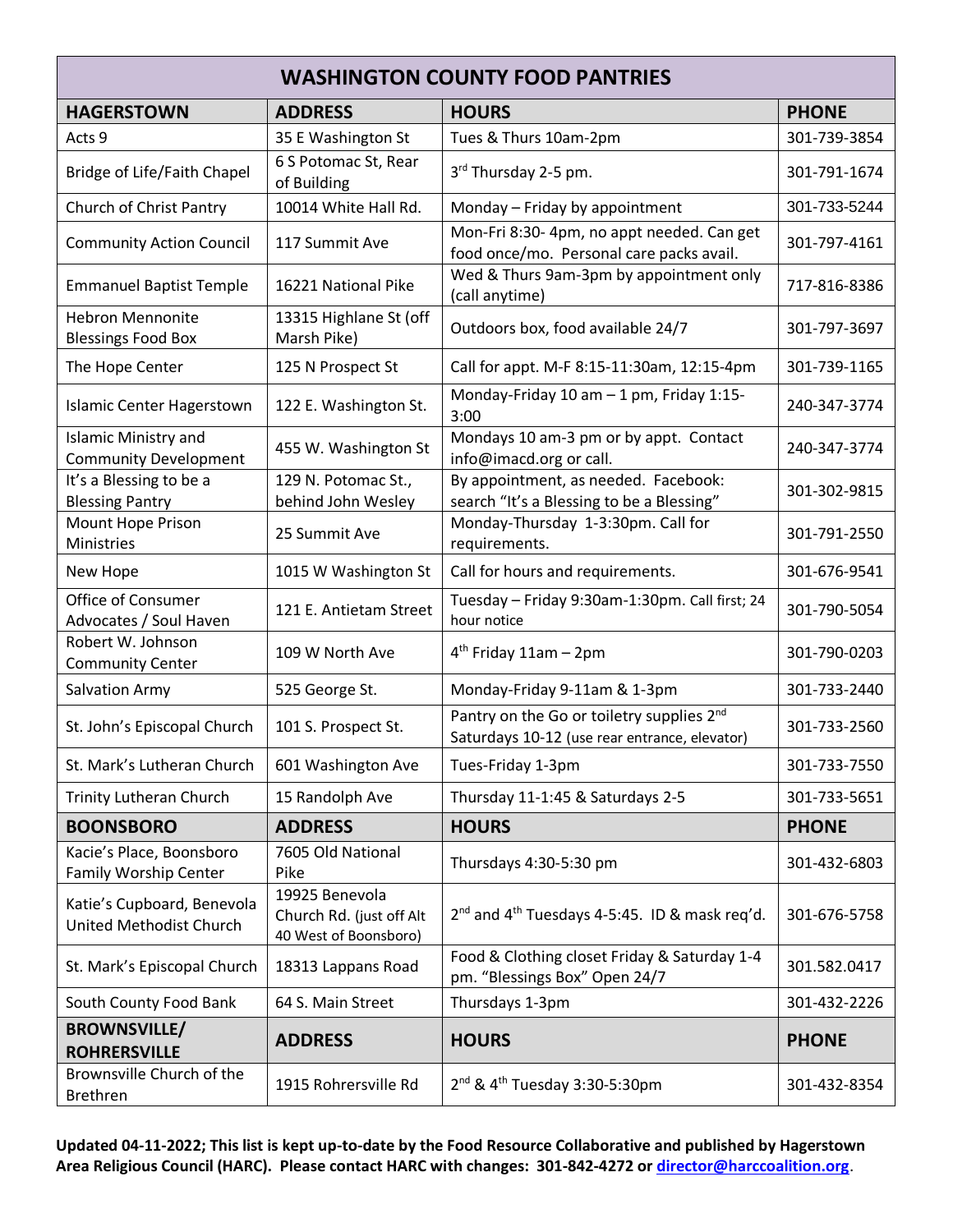| <b>Pleasant Valley Baptist</b>                      | 3346 Gapland Rd                             | 3rd Saturday 9-11 am                                                                |                                                                                                                                                       | 301-432-2621 |  |  |  |
|-----------------------------------------------------|---------------------------------------------|-------------------------------------------------------------------------------------|-------------------------------------------------------------------------------------------------------------------------------------------------------|--------------|--|--|--|
| <b>CLEAR SPRING</b>                                 | <b>ADDRESS</b>                              | <b>HOURS</b>                                                                        |                                                                                                                                                       | <b>PHONE</b> |  |  |  |
| St. Peter's Lutheran Church                         | 30 S Main St                                | Tuesdays 12-2pm                                                                     |                                                                                                                                                       | 301-842-2505 |  |  |  |
| <b>HANCOCK</b>                                      | <b>ADDRESS</b>                              |                                                                                     | <b>HOURS</b>                                                                                                                                          | <b>PHONE</b> |  |  |  |
| <b>Interfaith Service Coalition</b>                 | 116 W High St                               |                                                                                     | Call for hours of operation                                                                                                                           | 301-678-6605 |  |  |  |
| <b>MAUGANSVILLE</b>                                 | <b>ADDRESS</b>                              |                                                                                     | <b>HOURS</b>                                                                                                                                          | <b>PHONE</b> |  |  |  |
| Maugansville Area Food<br><b>Bank</b>               | 17904 Binkley Ave.                          | 1st Fridays 12-1:30 pm, by appt only.<br>Must live in Maugansville school district. |                                                                                                                                                       | 301-791-7723 |  |  |  |
| <b>SHARPSBURG</b>                                   | <b>ADDRESS</b>                              | <b>HOURS</b>                                                                        |                                                                                                                                                       | <b>PHONE</b> |  |  |  |
| <b>Battlefield Bible Church</b>                     | 7708 Sharpsburg Pike                        |                                                                                     | 3rd Saturday 10am-noon                                                                                                                                | 301-991-2084 |  |  |  |
| <b>SMITHBURG</b>                                    | <b>ADDRESS</b>                              |                                                                                     | <b>HOURS</b>                                                                                                                                          | <b>PHONE</b> |  |  |  |
| Tabitha's Table                                     | 17 S. Main St, rear ent                     | 4 <sup>th</sup> Tuesday 12-4pm                                                      |                                                                                                                                                       | 301-331-1464 |  |  |  |
| <b>WILLIAMSPORT</b>                                 | <b>ADDRESS</b>                              |                                                                                     | <b>HOURS</b>                                                                                                                                          | <b>PHONE</b> |  |  |  |
| The Market Place /<br><b>Experience Gateway</b>     | 11017 Kemp's Mill Rd                        |                                                                                     | 2 <sup>nd</sup> & 4 <sup>th</sup> Thursday 5-7 pm                                                                                                     | 301-582-4595 |  |  |  |
| Williamsport Area Food<br>Pantry                    | 28 N. Conococheague<br>St.                  |                                                                                     | Mondays and Thursdays 9:30am-12:30 pm<br>Must live in Williamsport High /Springfield Middle<br>school areas                                           | 240-217-9529 |  |  |  |
| <b>WASHINGTON COUNTY SOUP KITCHENS</b>              |                                             |                                                                                     |                                                                                                                                                       |              |  |  |  |
| <b>HAGERSTOWN</b>                                   | <b>ADDRESS</b>                              |                                                                                     | <b>HOURS</b>                                                                                                                                          | <b>PHONE</b> |  |  |  |
| Harvest Breakthrough                                | Cannon Ave @ Dual Hwy,<br>across fr Sheetz  |                                                                                     | $1st$ and $3rd$ Sundays at 12:30 p.m.                                                                                                                 |              |  |  |  |
| The Hope Center                                     | 125 N. Prospect St.                         |                                                                                     | Mon-Sat 12:00 pm (door closes 12:30<br>pm), Sunday 12:45 pm (door closes 1:15<br>pm). Daily 7 pm (door opens 6:30, chapel<br>7 pm followed by dinner) | 301-739-1165 |  |  |  |
| It's a Blessing to Be a<br>Blessing                 | 129 N. Potomac St., behind<br>John Wesley   |                                                                                     | Thursdays 11:30-12:30. Facebook:<br>search "It's a Blessing to be a Blessing"                                                                         | 301-302-9815 |  |  |  |
| Presbyterian Church                                 | 20 S. Prospect St. -<br>entrance from alley |                                                                                     | Wednesdays 10am-noon. Carry outs<br>available starting at 11 am.                                                                                      | 301-739-6337 |  |  |  |
| Rock of Hope                                        | 62 E. Antietam St.                          |                                                                                     | Saturdays at 4:00 p.m.                                                                                                                                |              |  |  |  |
| Salvation Army                                      | 525 George St.                              |                                                                                     | Monday-Friday 11:30am-1pm                                                                                                                             | 301-733-2440 |  |  |  |
| Soul Haven                                          | 119 E. Antietam St.                         |                                                                                     | Monday - Friday 10am-4pm                                                                                                                              |              |  |  |  |
| Zion UCC                                            | 201 N. Potomac St.                          |                                                                                     | Tuesdays 5-6:30 pm                                                                                                                                    | 301-739-7244 |  |  |  |
| <b>WILLIAMSPORT</b>                                 | <b>ADDRESS</b>                              |                                                                                     | <b>HOURS</b>                                                                                                                                          | <b>PHONE</b> |  |  |  |
| Shepherd's Table, located<br>at Williamsport United |                                             |                                                                                     |                                                                                                                                                       |              |  |  |  |